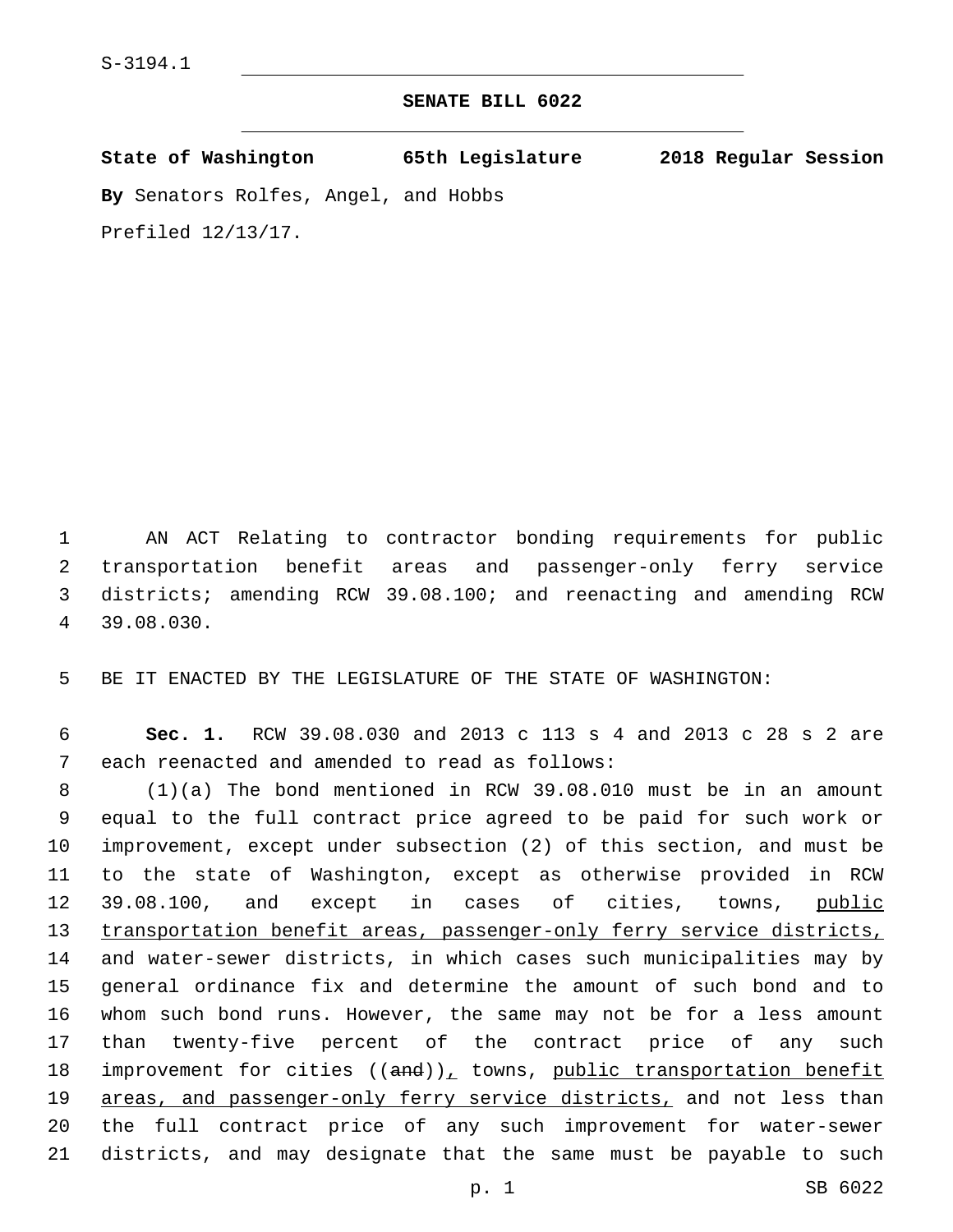1 city, town, (( $\Theta$ )) water-sewer district, public transportation 2 benefit area, or passenger-only ferry service district, and not to the state of Washington, and all such persons mentioned in RCW 39.08.010 have a right of action in his, her, or their own name or names on such bond for work done by such laborers or mechanics, and for materials furnished or provisions and goods supplied and furnished in the prosecution of such work, or the making of such improvements, and the state has a right of action for the collection of taxes, increases, and penalties specified in RCW 39.08.010: PROVIDED, That, except for the state with respect to claims for taxes, increases, and penalties specified in RCW 39.08.010, such persons do not have any right of action on such bond for any sum whatever, unless within thirty days from and after the completion of the contract with an acceptance of the work by the affirmative action of the board, council, commission, trustees, officer, or body acting for the state, county or municipality, or other public body, city, town or district, the laborer, mechanic or subcontractor, or material supplier, or person claiming to have supplied materials, provisions or goods for the prosecution of such work, or the making of such improvement, must present to and file with such board, council, commission, trustees or body acting for the state, county or municipality, or other public body, city, town or district, a notice 23 in writing in substance as follows:

 

To (here insert the name of the state, county or municipality or other public body, city, town or district):

 Notice is hereby given that the undersigned (here insert the name of the laborer, mechanic or subcontractor, or material supplier, or person claiming to have furnished labor, materials or provisions for or upon such contract or work) has a claim in the sum of . . . . . . dollars (here insert the amount) against the bond taken from . . . . . . (here insert the name of the principal and surety or sureties upon such bond) for the work of . . . . . . (here insert a brief mention or description of the work concerning which said bond was taken).

(here to be signed) . . . . . . . . . . . . .

 (b) Such notice must be signed by the person or corporation making the claim or giving the notice, and the notice, after being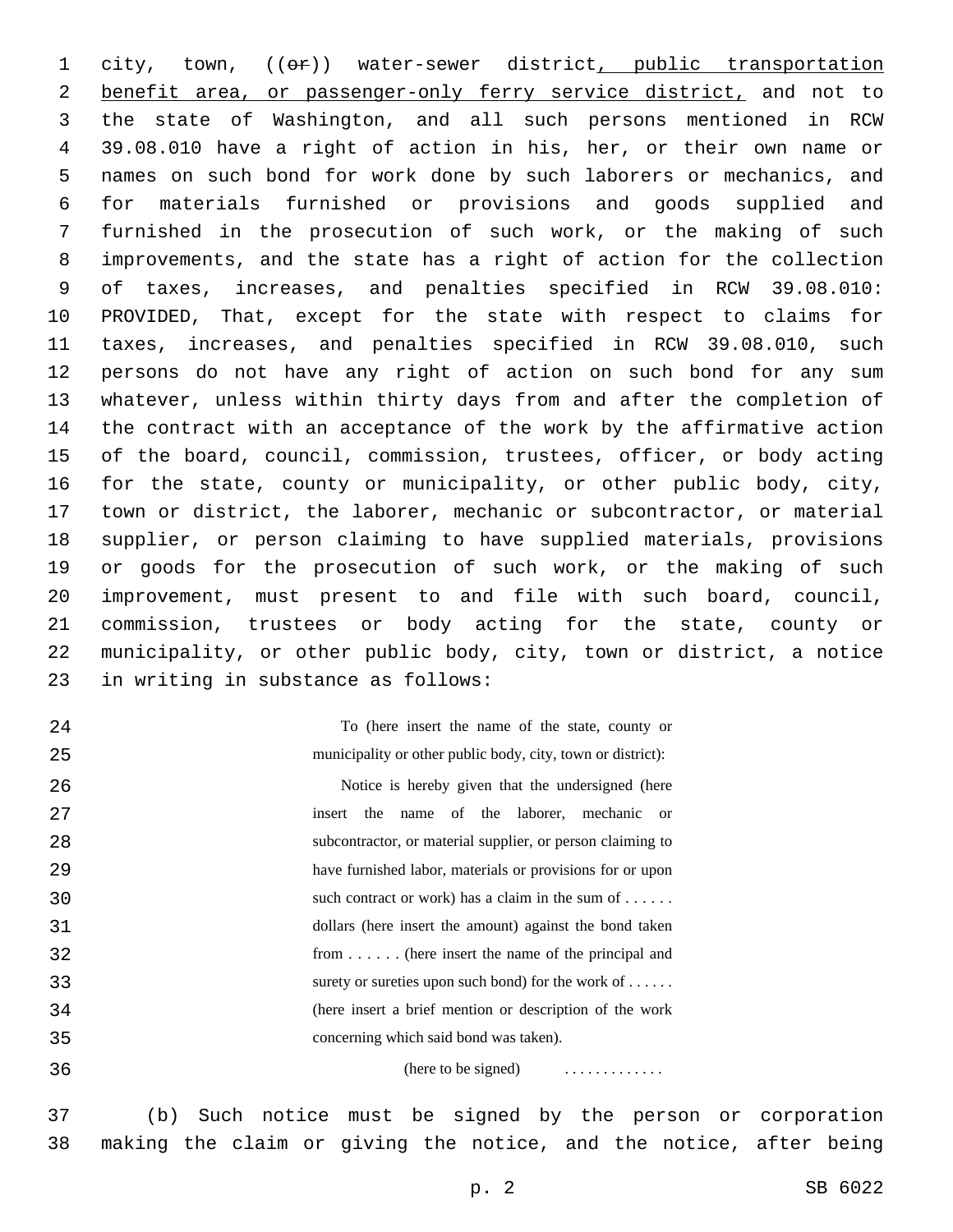presented and filed, is a public record open to inspection by any person, and in any suit or action brought against such surety or sureties by any such person or corporation to recover for any of the items specified in this section, the claimant is entitled to recover in addition to all other costs, attorneys' fees in such sum as the court adjudges reasonable. However, attorneys' fees are not allowed in any suit or action brought or instituted before the expiration of thirty days following the date of filing of the notice as provided in this section. However, any city may avail itself of the provisions of RCW 39.08.010 through 39.08.030, notwithstanding any charter provisions in conflict with this section. Moreover, any city or town may impose any other or further conditions and obligations in such bond as may be deemed necessary for its proper protection in the fulfillment of the terms of the contract secured thereby, and not in conflict with this section. The thirty-day notice requirement under this subsection does not apply to claims made by the state for taxes, increases, and penalties specified in RCW 39.08.010.

 (2) Under the job order contracting procedure described in RCW 39.10.420, bonds will be in an amount not less than the dollar value 20 of all open work orders.

 (3) Where retainage is not withheld pursuant to RCW 60.28.011(1)(b), upon final acceptance of the public works project, the state, county, municipality, or other public body must within thirty days notify the department of revenue, the employment security department, and the department of labor and industries of the completion of contracts over thirty-five thousand dollars.

 **Sec. 2.** RCW 39.08.100 and 2005 c 101 s 1 are each amended to read as follows:28

 On contracts for construction, maintenance, or repair of a marine vessel, the department of transportation, a public transportation benefit area, a passenger-only ferry service district, or any county may permit, subject to specified format and conditions, the substitution of one or more of the following alternate forms of security in lieu of all or part of the bond: Certified check, replacement bond, cashier's check, treasury bills, an irrevocable bank letter of credit, assignment of a savings account, or other liquid assets specifically approved by the secretary of transportation or county engineer, for their respective projects. The 39 secretary of transportation or county engineer, or equivalent for a